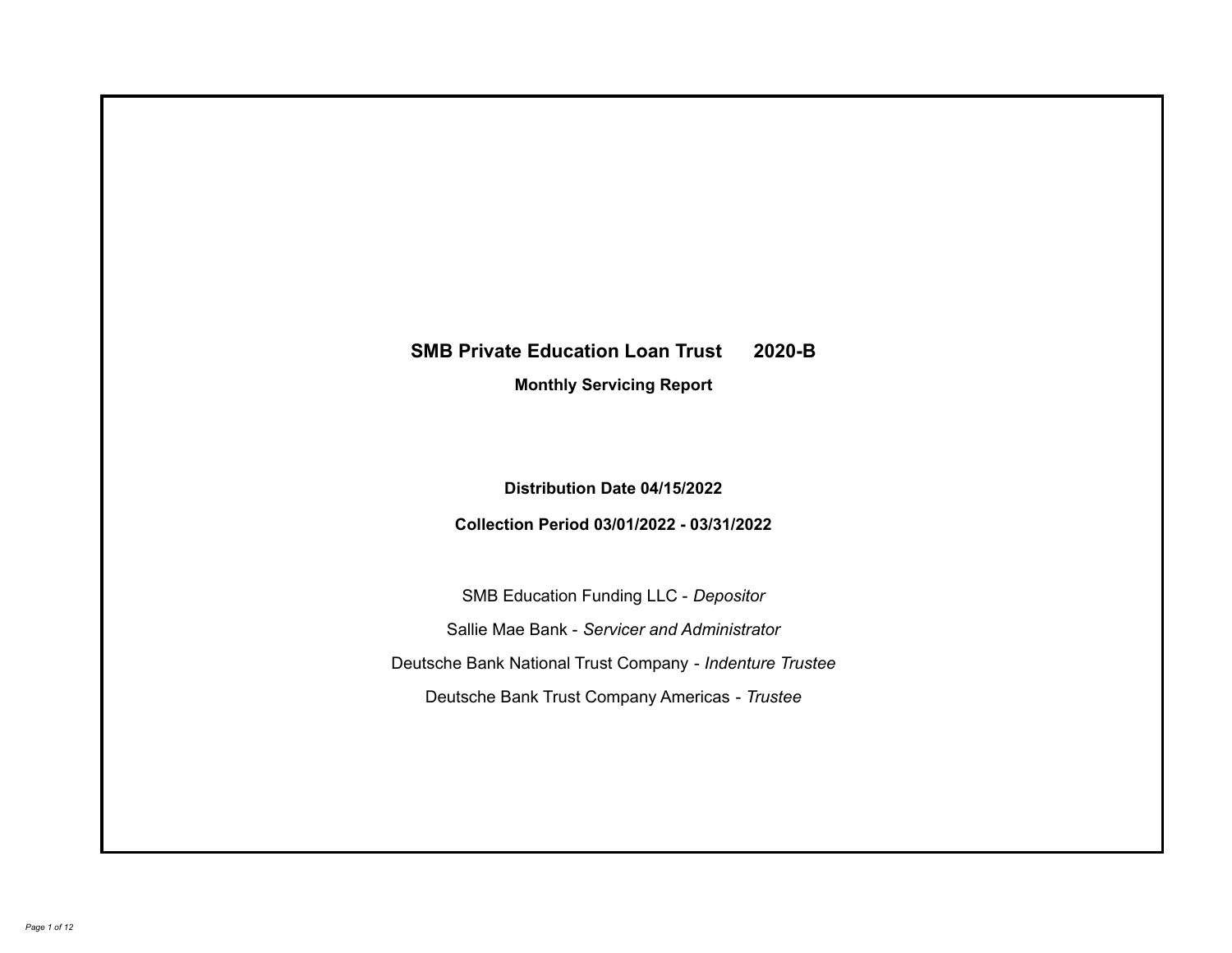A

| <b>Student Loan Portfolio Characteristics</b>                                                                                                                                | <b>Settlement Date</b><br>08/12/2020 | 02/28/2022                                                   | 03/31/2022                                                   |
|------------------------------------------------------------------------------------------------------------------------------------------------------------------------------|--------------------------------------|--------------------------------------------------------------|--------------------------------------------------------------|
| <b>Principal Balance</b><br>Interest to be Capitalized Balance                                                                                                               | \$734,844,784.09<br>52,295,956.84    | \$556,640,741.79<br>33, 112, 780.87                          | \$543,812,409.62<br>31,410,859.60                            |
| Pool Balance                                                                                                                                                                 | \$787,140,740.93                     | \$589,753,522.66                                             | \$575,223,269.22                                             |
| Weighted Average Coupon (WAC)<br>Weighted Average Remaining Term<br>Number of Loans<br>Number of Borrowers<br>Pool Factor<br>Since Issued Total Constant Prepayment Rate (1) | 8.62%<br>138.65<br>63,922<br>60,883  | 8.67%<br>133.76<br>49,674<br>47,456<br>0.749235165<br>14.23% | 8.80%<br>133.15<br>48,561<br>46,414<br>0.730775628<br>14.64% |

| <b>Debt Securities</b> | Cusip/Isin | 03/15/2022       | 04/15/2022       |
|------------------------|------------|------------------|------------------|
| A <sub>1</sub> A       | 78449XAA0  | \$357,169,855.03 | \$347,171,974.22 |
| A1B                    | 78449XAB8  | \$32,145,286.96  | \$31,245,477.69  |
|                        | 78449XAC6  | \$53,000,000.00  | \$53,000,000.00  |

| $\sim$<br>◡ | <b>Certificates</b> | Cusip/Isin | 03/15/2022   | 04/15/2022   |
|-------------|---------------------|------------|--------------|--------------|
|             | Residual            | 78449X102  | \$100,000.00 | \$100,000.00 |

| <b>Account Balances</b> | 03/15/2022     | 04/15/2022     |
|-------------------------|----------------|----------------|
| Reserve Account Balance | \$2,002,442.00 | \$2,002,442.00 |

| ᄂ | <b>Asset / Liability</b>               | 03/15/2022       | 04/15/2022       |
|---|----------------------------------------|------------------|------------------|
|   | Overcollateralization Percentage       | 25.00%           | 25.00%           |
|   | Specified Overcollateralization Amount | \$147,438,380.67 | \$143,805,817.31 |
|   | Actual Overcollateralization Amount    | \$147,438,380.67 | \$143,805,817.31 |

(1) For additional information, see 'Since Issued CPR Methodology' found in section VIII of this report .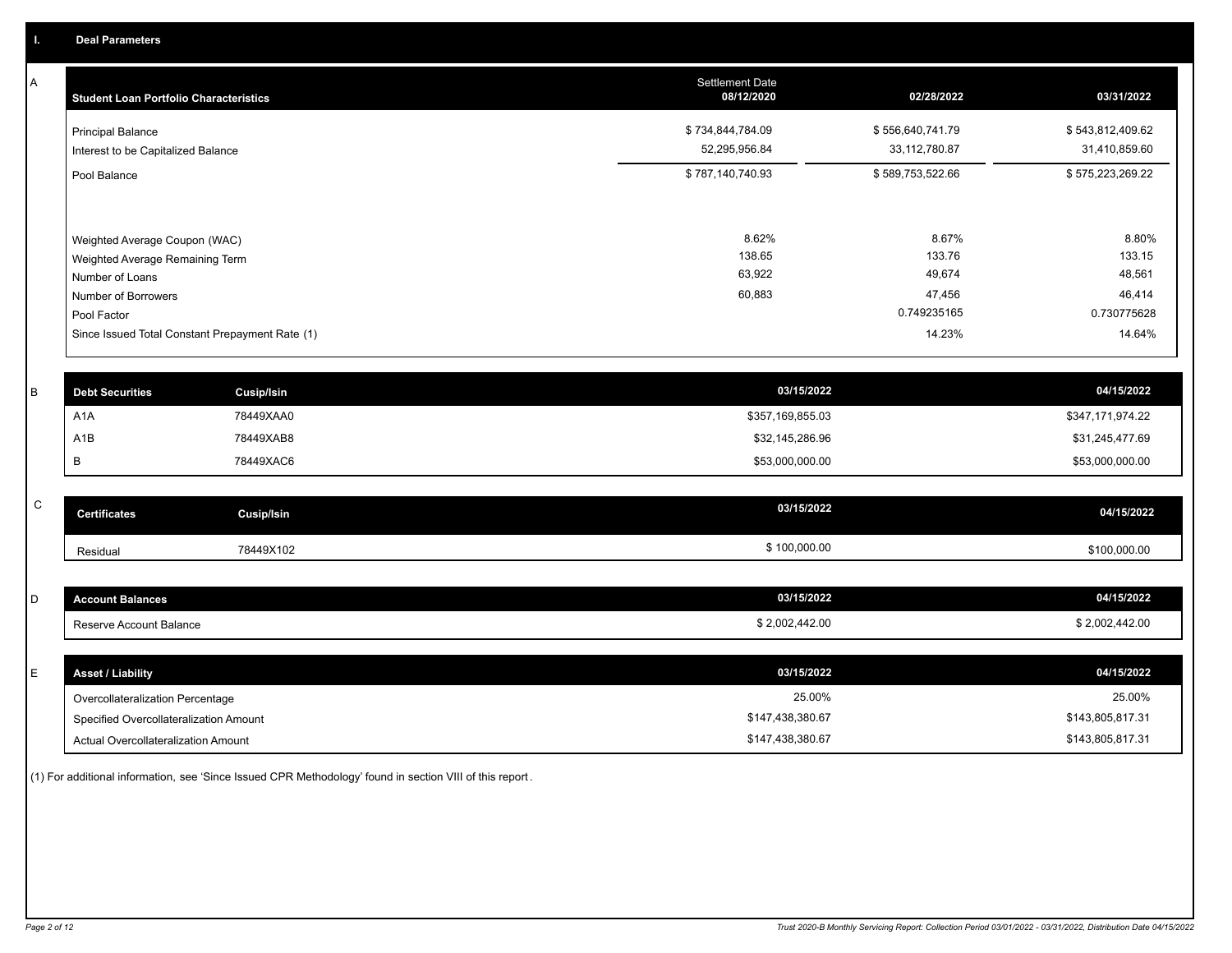## **II. 2020-B Trust Activity 03/01/2022 through 03/31/2022**

| A | <b>Student Loan Principal Receipts</b> |                 |
|---|----------------------------------------|-----------------|
|   | <b>Borrower Principal</b>              | 13,425,306.33   |
|   | Seller Principal Reimbursement         | 0.00            |
|   | Servicer Principal Reimbursement       | 0.00            |
|   | <b>Other Principal Deposits</b>        | 341,319.75      |
|   | <b>Total Principal Receipts</b>        | \$13,766,626.08 |

### B **Student Loan Interest Receipts**

| <b>Total Interest Receipts</b>  | \$3,004,279.72 |
|---------------------------------|----------------|
| Other Interest Deposits         | 6,226.82       |
| Servicer Interest Reimbursement | 0.00           |
| Seller Interest Reimbursement   | 0.00           |
| Borrower Interest               | 2,998,052.90   |

| C       | <b>Recoveries on Realized Losses</b>                             | \$76,129.73     |
|---------|------------------------------------------------------------------|-----------------|
| D       | <b>Investment Income</b>                                         | \$1,556.05      |
| Е.      | <b>Funds Borrowed from Next Collection Period</b>                | \$0.00          |
| F.      | <b>Funds Repaid from Prior Collection Period</b>                 | \$0.00          |
| G       | Loan Sale or Purchase Proceeds                                   | \$0.00          |
| H       | Initial Deposits to Distribution Account                         | \$0.00          |
|         | <b>Excess Transferred from Other Accounts</b>                    | \$0.00          |
| J       | <b>Borrower Benefit Reimbursements</b>                           | \$0.00          |
| K       | <b>Other Deposits</b>                                            | \$0.00          |
|         | <b>Other Fees Collected</b>                                      | \$0.00          |
| м       | <b>AVAILABLE FUNDS</b>                                           | \$16,848,591.58 |
| N       | Non-Cash Principal Activity During Collection Period             | \$938,293.91    |
| $\circ$ | Aggregate Purchased Amounts by the Depositor, Servicer or Seller | \$347,546.57    |
| P       | Aggregate Loan Substitutions                                     | \$0.00          |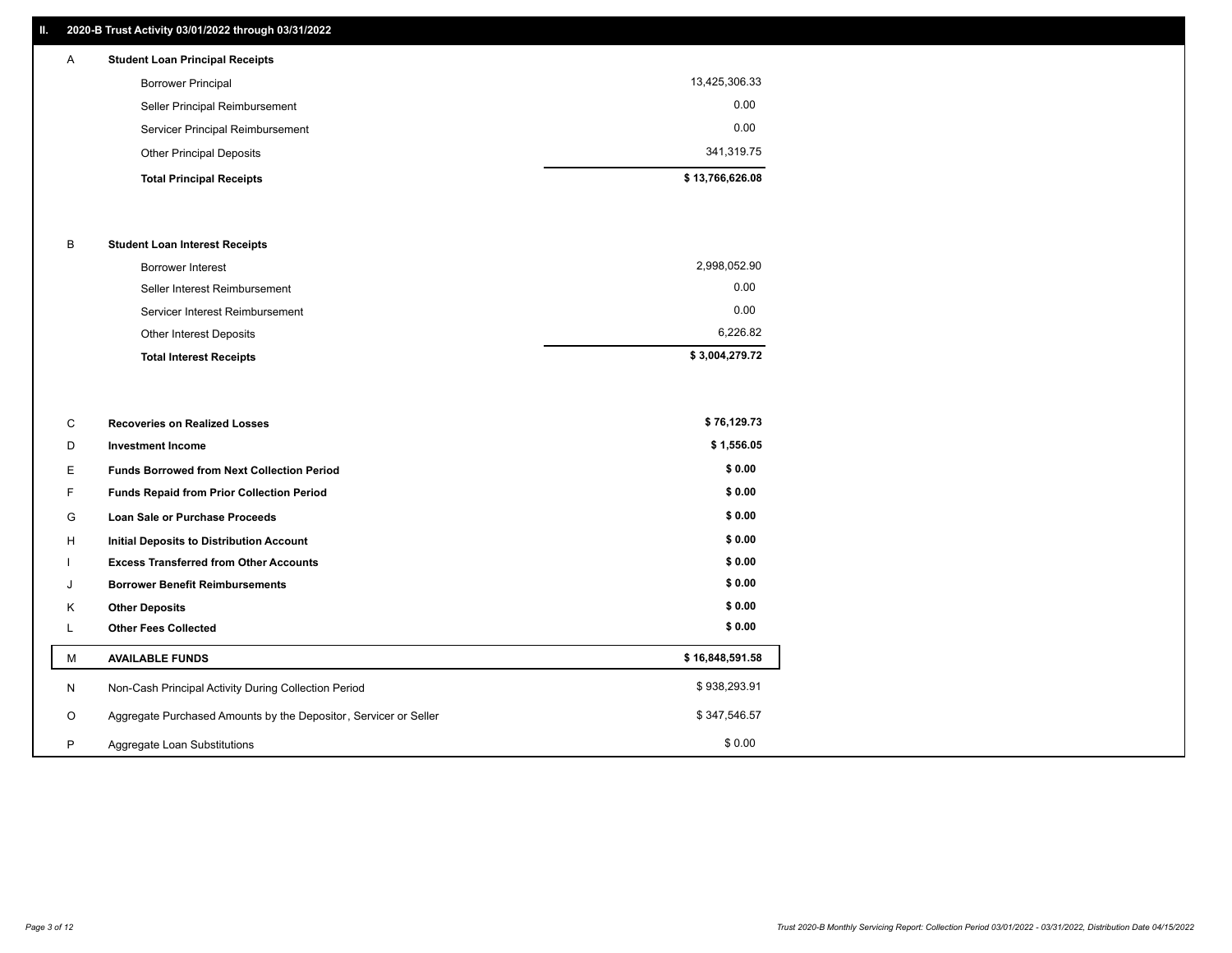|                   |                       |                          |         |                                                                  | <b>Loans by Repayment Status</b> |                            |                          |         |                                                           |                |                            |
|-------------------|-----------------------|--------------------------|---------|------------------------------------------------------------------|----------------------------------|----------------------------|--------------------------|---------|-----------------------------------------------------------|----------------|----------------------------|
|                   |                       |                          |         | 03/31/2022                                                       |                                  |                            |                          |         | 02/28/2022                                                |                |                            |
|                   |                       | <b>Wtd Avg</b><br>Coupon | # Loans | <b>Principal and</b><br><b>Interest Accrued</b><br>to Capitalize | % of Principal                   | % of Loans in<br>Repay (1) | <b>Wtd Avg</b><br>Coupon | # Loans | Principal and<br><b>Interest Accrued</b><br>to Capitalize | % of Principal | % of Loans in<br>Repay (1) |
| INTERIM:          | IN SCHOOL             | 10.01%                   | 3,706   | \$54,349,984.05                                                  | 9.449%                           | $-$ %                      | 9.93%                    | 3,723   | \$53,842,967.31                                           | 9.130%         | $-$ %                      |
|                   | GRACE                 | 10.00%                   | 1,061   | \$14,708,373.00                                                  | 2.557%                           | $-$ %                      | 9.85%                    | 1,236   | \$17,598,394.33                                           | 2.984%         | $-$ %                      |
|                   | <b>DEFERMENT</b>      | 9.54%                    | 2,575   | \$36,086,864.27                                                  | 6.274%                           | $-$ %                      | 9.36%                    | 3,138   | \$42,220,231.24                                           | 7.159%         | $-$ %                      |
| <b>REPAYMENT:</b> | <b>CURRENT</b>        | 8.52%                    | 39,141  | \$440,683,409.75                                                 | 76.611%                          | 93.747%                    | 8.37%                    | 39,350  | \$444,130,555.61                                          | 75.308%        | 93.287%                    |
|                   | 30-59 DAYS DELINQUENT | 9.33%                    | 701     | \$9,529,809.44                                                   | 1.657%                           | 2.027%                     | 9.12%                    | 948     | \$13,263,427.05                                           | 2.249%         | 2.786%                     |
|                   | 60-89 DAYS DELINQUENT | 9.38%                    | 490     | \$7,295,515.24                                                   | 1.268%                           | 1.552%                     | 9.32%                    | 495     | \$7,148,136.32                                            | 1.212%         | 1.501%                     |
|                   | 90+ DAYS DELINQUENT   | 9.51%                    | 383     | \$5,517,304.87                                                   | 0.959%                           | 1.174%                     | 9.24%                    | 386     | \$5,533,725.56                                            | 0.938%         | 1.162%                     |
|                   | <b>FORBEARANCE</b>    | 8.40%                    | 504     | \$7,052,008.60                                                   | 1.226%                           | 1.500%                     | 8.22%                    | 398     | \$6,016,085.24                                            | 1.020%         | 1.264%                     |
| <b>TOTAL</b>      |                       |                          | 48,561  | \$575,223,269.22                                                 | 100.00%                          | 100.00%                    |                          | 49,674  | \$589,753,522.66                                          | 100.00%        | 100.00%                    |

Percentages may not total 100% due to rounding \*

1 Loans classified in "Repayment" include any loan for which interim interest only, \$25 fixed payments or full principal and interest payments are due.

|                | <b>Loans by Borrower Status</b>                                                                                                                                                |                          |            |                                                                  |                |                                |                          |            |                                                                  |                |                                |
|----------------|--------------------------------------------------------------------------------------------------------------------------------------------------------------------------------|--------------------------|------------|------------------------------------------------------------------|----------------|--------------------------------|--------------------------|------------|------------------------------------------------------------------|----------------|--------------------------------|
|                |                                                                                                                                                                                |                          | 03/31/2022 |                                                                  |                |                                |                          | 02/28/2022 |                                                                  |                |                                |
|                |                                                                                                                                                                                | <b>Wtd Avg</b><br>Coupon | # Loans    | <b>Principal and</b><br><b>Interest Accrued</b><br>to Capitalize | % of Principal | % of Loans in<br>P&I Repay (2) | <b>Wtd Avg</b><br>Coupon | # Loans    | <b>Principal and</b><br><b>Interest Accrued</b><br>to Capitalize | % of Principal | % of Loans in<br>P&I Repay (2) |
| INTERIM:       | IN SCHOOL                                                                                                                                                                      | 9.52%                    | 7,263      | \$105,061,159.43                                                 | 18.264%        | $-$ %                          | 9.43%                    | 7,342      | \$105,294,818.14                                                 | 17.854%        | $-$ %                          |
|                | <b>GRACE</b>                                                                                                                                                                   | 9.59%                    | 2,017      | \$27,487,314.67                                                  | 4.779%         | $-$ %                          | 9.40%                    | 2,373      | \$32,911,358.01                                                  | 5.581%         | $-$ %                          |
|                | <b>DEFERMENT</b>                                                                                                                                                               | 9.05%                    | 4,648      | \$63,035,626.40                                                  | 10.958%        | $-$ %                          | 8.90%                    | 5,605      | \$73,728,720.49                                                  | 12.502%        | $-$ %                          |
| P&I REPAYMENT: | <b>CURRENT</b>                                                                                                                                                                 | 8.44%                    | 32,598     | \$350,897,900.85                                                 | 61.002%        | 92.429%                        | 8.28%                    | 32,200     | \$346,834,214.20                                                 | 58.810%        | 91.799%                        |
|                | 30-59 DAYS DELINQUENT                                                                                                                                                          | 9.33%                    | 673        | \$9,085,124.25                                                   | 1.579%         | 2.393%                         | 9.08%                    | 899        | \$12,541,776.27                                                  | 2.127%         | 3.320%                         |
|                | 60-89 DAYS DELINQUENT                                                                                                                                                          | 9.37%                    | 480        | \$7,143,591.21                                                   | 1.242%         | 1.882%                         | 9.33%                    | 476        | \$6,960,647.21                                                   | 1.180%         | 1.842%                         |
|                | 90+ DAYS DELINQUENT                                                                                                                                                            | 9.53%                    | 378        | \$5,460,543.81                                                   | 0.949%         | 1.438%                         | 9.24%                    | 381        | \$5,465,903.10                                                   | 0.927%         | 1.447%                         |
|                | <b>FORBEARANCE</b>                                                                                                                                                             | 8.40%                    | 504        | \$7,052,008.60                                                   | 1.226%         | 1.858%                         | 8.22%                    | 398        | \$6,016,085.24                                                   | 1.020%         | 1.592%                         |
| <b>TOTAL</b>   | Percentages may not total 100% due to rounding<br>2 Loans classified in "P&I Repayment" includes only those loans for which scheduled principal and interest payments are due. |                          | 48,561     | \$575,223,269.22                                                 | 100.00%        | 100.00%                        |                          | 49,674     | \$589,753,522.66                                                 | 100.00%        | 100.00%                        |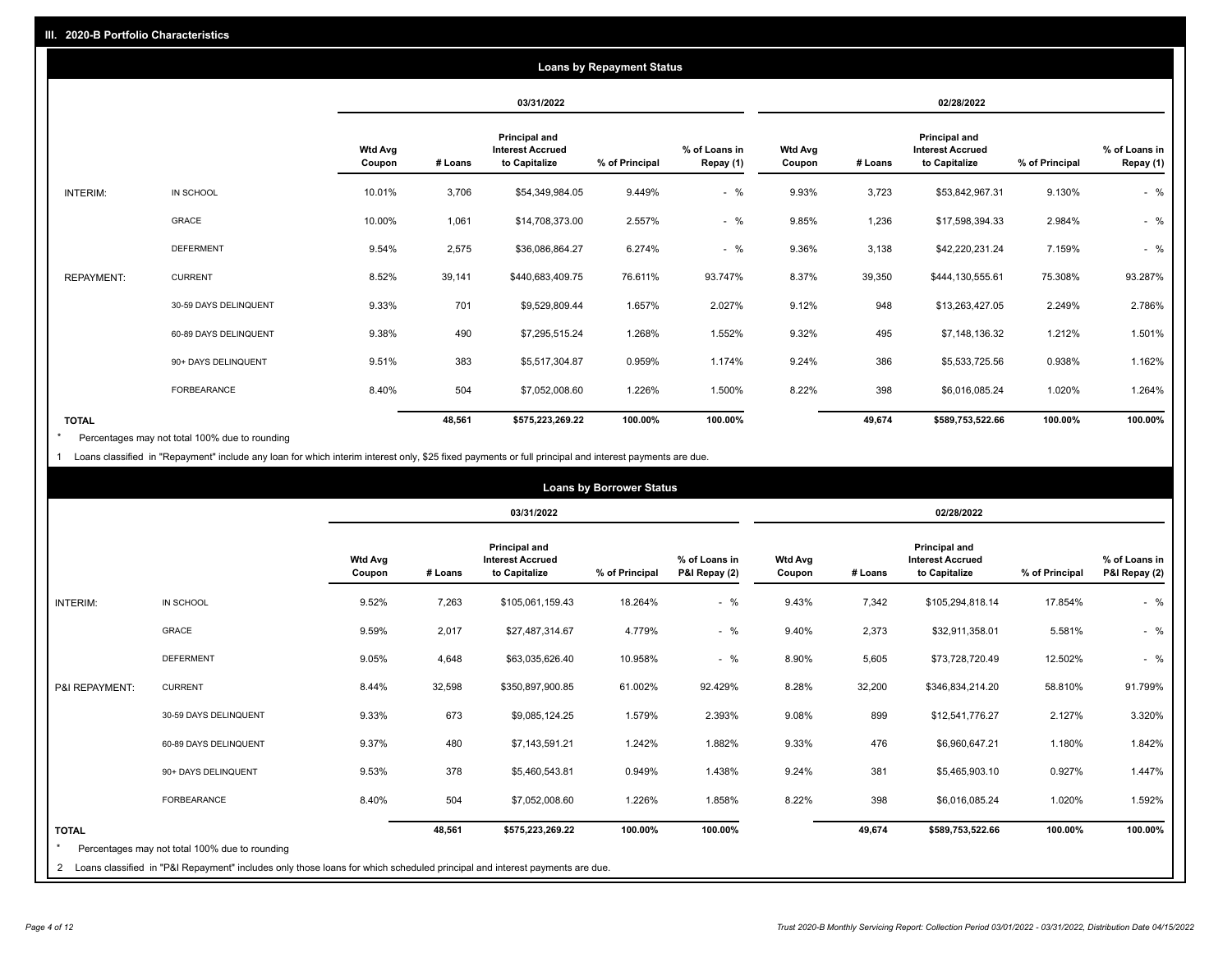|                                                                                                  | 3/31/2022        | 2/28/2022        |  |
|--------------------------------------------------------------------------------------------------|------------------|------------------|--|
| Pool Balance                                                                                     | \$575,223,269.22 | \$589,753,522.66 |  |
| Total # Loans                                                                                    | 48,561           | 49,674           |  |
| Total # Borrowers                                                                                | 46,414           | 47,456           |  |
| Weighted Average Coupon                                                                          | 8.80%            | 8.67%            |  |
| Weighted Average Remaining Term                                                                  | 133.15           | 133.76           |  |
| Percent of Pool - Cosigned                                                                       | 92.4%            | 92.4%            |  |
| Percent of Pool - Non Cosigned                                                                   | 7.6%             | 7.6%             |  |
| Borrower Interest Accrued for Period                                                             | \$4,025,424.39   | \$3,676,436.34   |  |
| Outstanding Borrower Interest Accrued                                                            | \$35,960,687.00  | \$37,506,644.26  |  |
| Gross Principal Realized Loss - Periodic *                                                       | \$1,491,495.43   | \$917,316.11     |  |
| Gross Principal Realized Loss - Cumulative *                                                     | \$13,281,857.08  | \$11,790,361.65  |  |
| Recoveries on Realized Losses - Periodic                                                         | \$76,129.73      | \$90,226.92      |  |
| Recoveries on Realized Losses - Cumulative                                                       | \$1,211,445.03   | \$1,135,315.30   |  |
| Net Losses - Periodic                                                                            | \$1,415,365.70   | \$827,089.19     |  |
| Net Losses - Cumulative                                                                          | \$12,070,412.05  | \$10,655,046.35  |  |
| Non-Cash Principal Activity - Capitalized Interest                                               | \$2,469,432.84   | \$1,639,472.53   |  |
| Since Issued Total Constant Prepayment Rate (CPR) (1)                                            | 14.64%           | 14.23%           |  |
| <b>Loan Substitutions</b>                                                                        | \$0.00           | \$0.00           |  |
| <b>Cumulative Loan Substitutions</b>                                                             | \$0.00           | \$0.00           |  |
| <b>Unpaid Servicing Fees</b>                                                                     | \$0.00           | \$0.00           |  |
| <b>Unpaid Administration Fees</b>                                                                | \$0.00           | \$0.00           |  |
| <b>Unpaid Carryover Servicing Fees</b>                                                           | \$0.00           | \$0.00           |  |
| Note Interest Shortfall                                                                          | \$0.00           | \$0.00           |  |
| Loans in Modification                                                                            | \$24,066,559.44  | \$24,855,501.62  |  |
| % of Loans in Modification as a % of Loans in Repayment (P&I)                                    | 6.46%            | 6.69%            |  |
|                                                                                                  |                  |                  |  |
| % Annualized Gross Principal Realized Loss - Periodic as a %<br>of Loans in Repayment (P&I) * 12 | 4.80%            | 2.96%            |  |
| % Gross Principal Realized Loss - Cumulative as a % of                                           |                  |                  |  |

\* In accordance with the Servicer's current policies and procedures, after September 1, 2017 loans subject to bankruptcy claims generally will not be reported as a charged- off unless and until they are delinquent for 120

1.69% 1.50%

(1) For additional information, see 'Since Issued CPR Methodology' found in section VIII of this report .

Original Pool Balance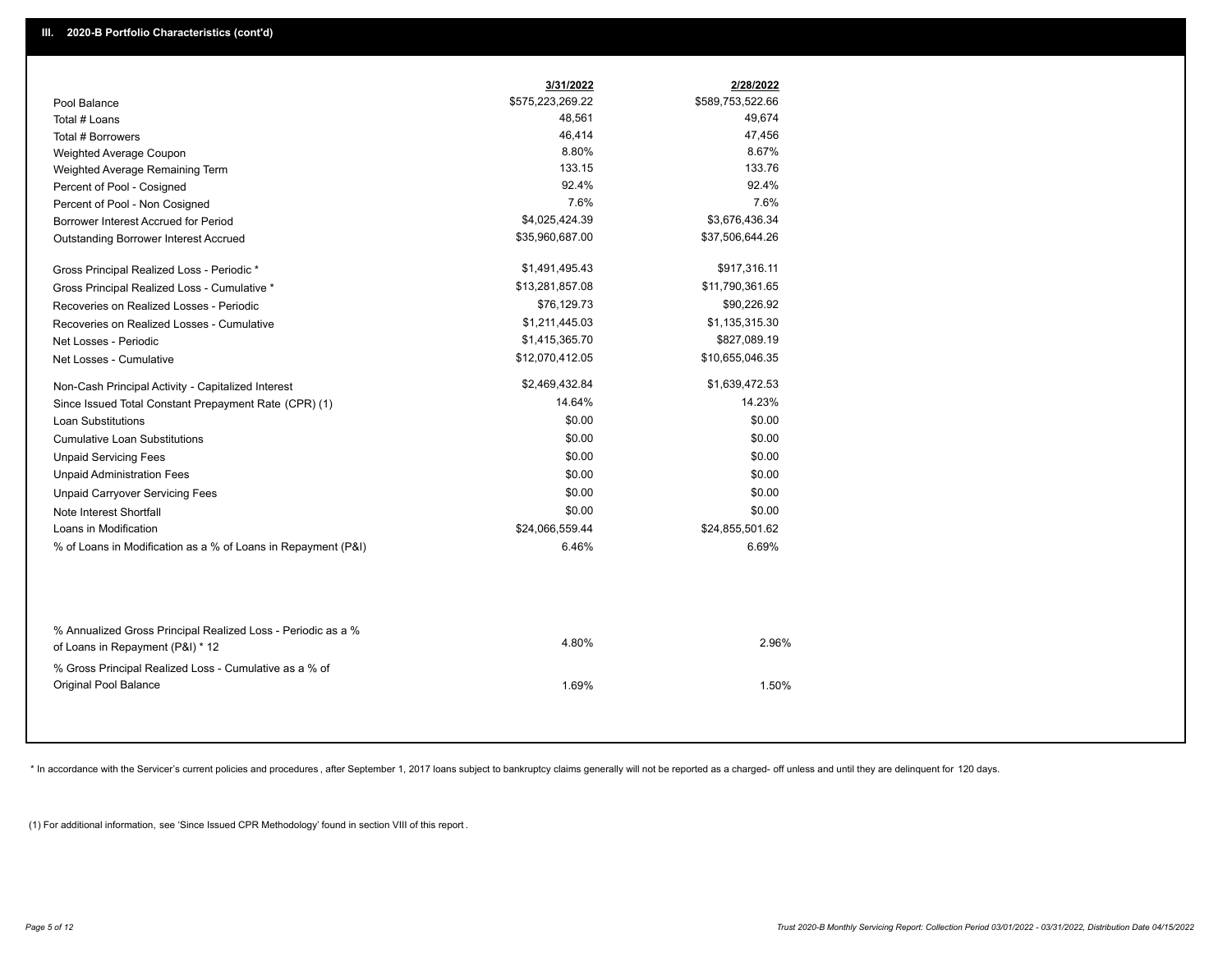# **Loan Program**

A

|                                    | Weighted<br>Average | # LOANS     | <b>S AMOUNT</b>  | $%$ *    |
|------------------------------------|---------------------|-------------|------------------|----------|
| - Smart Option Interest-Only Loans | 7.60%               | 11.643      | \$99,308,685.31  | 17.264%  |
| - Smart Option Fixed Pay Loans     | 8.81%               | 11,963      | \$176,110,258.65 | 30.616%  |
| - Smart Option Deferred Loans      | 9.18%               | 24,955      | \$299,804,325.26 | 52.120%  |
| - Other Loan Programs              | $0.00\%$            | $\mathbf 0$ | \$0.00           | 0.000%   |
| <b>Total</b>                       | 8.80%               | 48,561      | \$575,223,269.22 | 100.000% |

\* Percentages may not total 100% due to rounding

B

C

**Index Type**

|                       | Weighted<br>Average | # LOANS     | <b>\$ AMOUNT</b> | % *      |
|-----------------------|---------------------|-------------|------------------|----------|
| - Fixed Rate Loans    | 9.53%               | 22,270      | \$277,552,858.62 | 48.251%  |
| - LIBOR Indexed Loans | 8.11%               | 26,291      | \$297,670,410.60 | 51.749%  |
| - Other Index Rates   | $0.00\%$            | $\mathbf 0$ | \$0.00           | 0.000%   |
| <b>Total</b>          | 8.80%               | 48,561      | \$575,223,269.22 | 100.000% |

\* Percentages may not total 100% due to rounding

# **Weighted Average Recent FICO**

| 2,898<br>2,804<br>5,314<br>10,616 | \$34,671,218.77<br>\$33,270,469.30<br>\$64,592,627.44<br>\$131,606,913.79 | 6.027%<br>5.784%<br>11.229% |
|-----------------------------------|---------------------------------------------------------------------------|-----------------------------|
|                                   |                                                                           |                             |
|                                   |                                                                           |                             |
|                                   |                                                                           |                             |
|                                   |                                                                           | 22.879%                     |
| 26,927                            | \$311,059,866.62                                                          | 54.076%                     |
| 2                                 | \$22,173.30                                                               | $0.004\%$                   |
| 48,561                            | \$575,223,269.22                                                          | 100.000%                    |
|                                   |                                                                           |                             |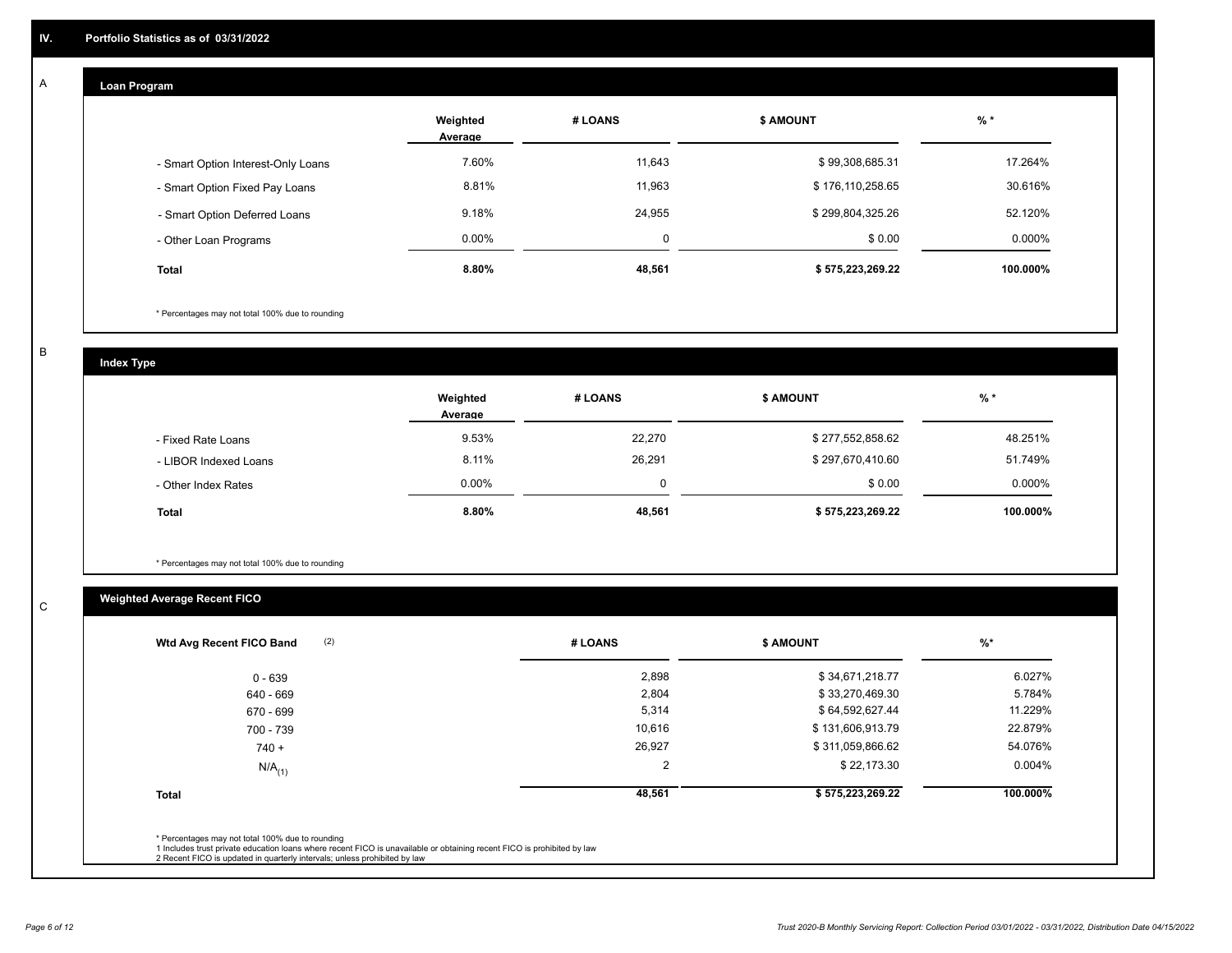| V. |       | 2020-B Reserve Account and Principal Distribution Calculations                       |                  |  |
|----|-------|--------------------------------------------------------------------------------------|------------------|--|
| А. |       | <b>Reserve Account</b>                                                               |                  |  |
|    |       | Specified Reserve Account Balance                                                    | \$2,002,442.00   |  |
|    |       | <b>Actual Reserve Account Balance</b>                                                | \$2,002,442.00   |  |
| В. |       | <b>Principal Distribution Amount</b>                                                 |                  |  |
|    | i.    | Class A Notes Outstanding                                                            | \$389,315,141.99 |  |
|    | ii.   | Pool Balance                                                                         | \$575,223,269.22 |  |
|    | iii.  | First Priority Principal Distribution Amount (i - ii)                                | \$0.00           |  |
|    | iv.   | Class A and B Notes Outstanding                                                      | \$442,315,141.99 |  |
|    | ٧.    | First Priority Principal Distribution Amount                                         | \$0.00           |  |
|    | vi.   | Pool Balance                                                                         | \$575,223,269.22 |  |
|    | vii.  | Specified Overcollateralization Amount                                               | \$143,805,817.31 |  |
|    | viii. | Regular Principal Distribution Amount (if (iv > 0, (iv - v) - (vi - vii))            | \$10,897,690.08  |  |
|    | ix.   | Pool Balance                                                                         | \$575,223,269.22 |  |
|    | х.    | 10% of Initial Pool Balance                                                          | \$78,714,074.09  |  |
|    | xi.   | First Priority Principal Distribution Amount                                         | \$0.00           |  |
|    | Xii.  | Regular Principal Distribution Amount                                                | \$10,897,690.08  |  |
|    | XIII. | Available Funds (after payment of waterfall items A through I)                       | \$5,024,191.03   |  |
|    |       | xiv. Additional Principal Distribution Amount (if(vi <= x,min(xiii, vi - xi - xii))) | \$0.00           |  |
|    |       |                                                                                      |                  |  |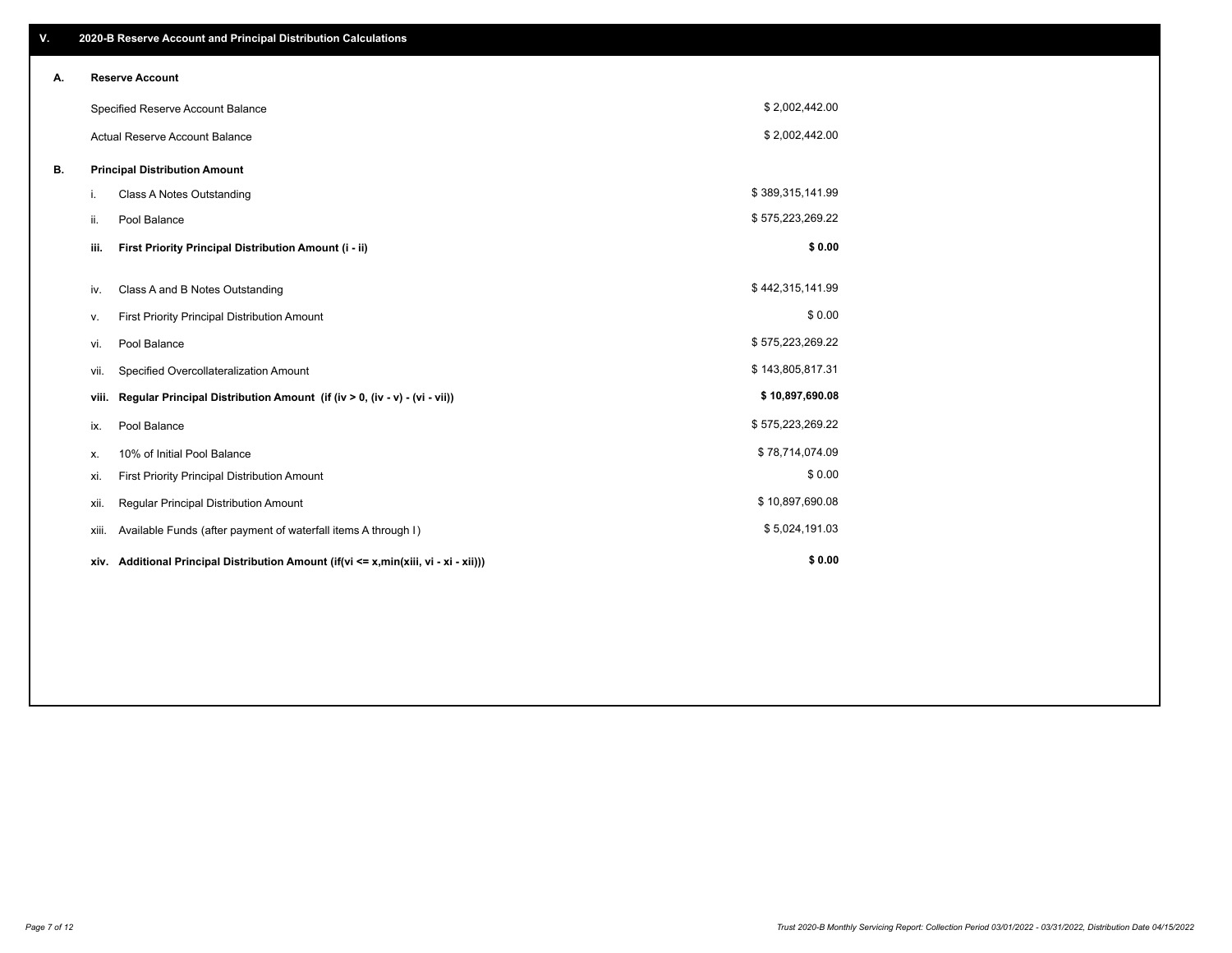|    |                                                         | Paid            | <b>Funds Balance</b> |
|----|---------------------------------------------------------|-----------------|----------------------|
|    |                                                         |                 |                      |
|    | <b>Total Available Funds</b>                            |                 | \$16,848,591.58      |
| A  | <b>Trustee Fees</b>                                     | \$0.00          | \$16,848,591.58      |
| B  | <b>Servicing Fees</b>                                   | \$371,093.83    | \$16,477,497.75      |
| C  | i. Administration Fees                                  | \$8,333.00      | \$16,469,164.75      |
|    | ii. Unreimbursed Administrator Advances plus any Unpaid | \$0.00          | \$16,469,164.75      |
| D  | Class A Noteholders Interest Distribution Amount        | \$425,383.64    | \$16,043,781.11      |
| Е  | <b>First Priority Principal Payment</b>                 | \$0.00          | \$16,043,781.11      |
| F. | <b>Class B Noteholders Interest Distribution Amount</b> | \$121,900.00    | \$15,921,881.11      |
| G  | Reinstatement Reserve Account                           | \$0.00          | \$15,921,881.11      |
| H  | Regular Principal Distribution                          | \$10,897,690.08 | \$5,024,191.03       |
|    | <b>Carryover Servicing Fees</b>                         | \$0.00          | \$5,024,191.03       |
| J  | Additional Principal Distribution Amount                | \$0.00          | \$5,024,191.03       |
| Κ  | Unpaid Expenses of Trustee                              | \$0.00          | \$5,024,191.03       |
| L. | Unpaid Expenses of Administrator                        | \$0.00          | \$5,024,191.03       |
| М  | Remaining Funds to the Residual Certificateholders      | \$5,024,191.03  | \$0.00               |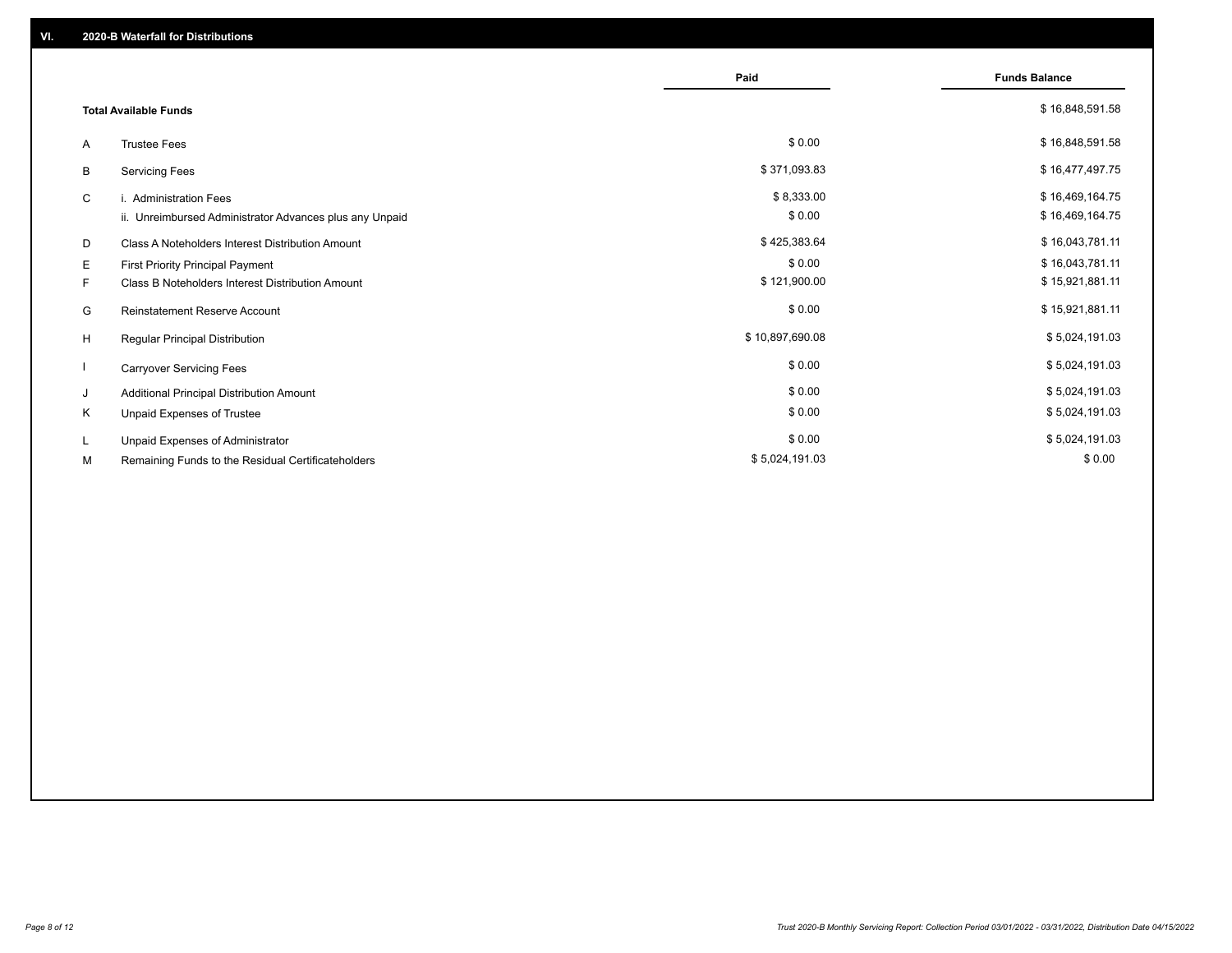| <b>Distribution Amounts</b>                                |                         |                         |                         |
|------------------------------------------------------------|-------------------------|-------------------------|-------------------------|
|                                                            | A <sub>1</sub> A        | A <sub>1</sub> B        | в                       |
| Cusip/Isin                                                 | 78449XAA0               | 78449XAB8               | 78449XAC6               |
| <b>Beginning Balance</b>                                   | \$357,169,855.03        | \$32,145,286.96         | \$53,000,000.00         |
| Index                                                      | <b>FIXED</b>            | <b>LIBOR</b>            | <b>FIXED</b>            |
| Spread/Fixed Rate                                          | 1.29%                   | 1.10%                   | 2.76%                   |
| Record Date (Days Prior to Distribution)                   | 1 NEW YORK BUSINESS DAY | 1 NEW YORK BUSINESS DAY | 1 NEW YORK BUSINESS DAY |
| <b>Accrual Period Begin</b>                                | 3/15/2022               | 3/15/2022               | 3/15/2022               |
| <b>Accrual Period End</b>                                  | 4/15/2022               | 4/15/2022               | 4/15/2022               |
| <b>Daycount Fraction</b>                                   | 0.08333333              | 0.08611111              | 0.08333333              |
| Interest Rate*                                             | 1.29000%                | 1.49657%                | 2.76000%                |
| <b>Accrued Interest Factor</b>                             | 0.001075000             | 0.001288713             | 0.002300000             |
| <b>Current Interest Due</b>                                | \$383,957.59            | \$41,426.05             | \$121,900.00            |
| Interest Shortfall from Prior Period Plus Accrued Interest | $\mathsf{\$}$ -         | $$ -$                   | $\mathsf{\$}$ -         |
| <b>Total Interest Due</b>                                  | \$383,957.59            | \$41,426.05             | \$121,900.00            |
| <b>Interest Paid</b>                                       | \$383,957.59            | \$41,426.05             | \$121,900.00            |
| Interest Shortfall                                         | $\frac{1}{2}$           | $$ -$                   | $\mathcal{S}$ -         |
| <b>Principal Paid</b>                                      | \$9,997,880.81          | \$899,809.27            | $\mathcal{S}$ -         |
| <b>Ending Principal Balance</b>                            | \$347,171,974.22        | \$31,245,477.69         | \$53,000,000.00         |
| Paydown Factor                                             | 0.016663135             | 0.016663135             | 0.000000000             |
| <b>Ending Balance Factor</b>                               | 0.578619957             | 0.578619957             | 1.000000000             |

\* Pay rates for Current Distribution. For the interest rates applicable to the next distribution date, please see https://www.salliemae.com/about/investors/data/SMBabrate.txt.

**VII. 2020-B Distributions**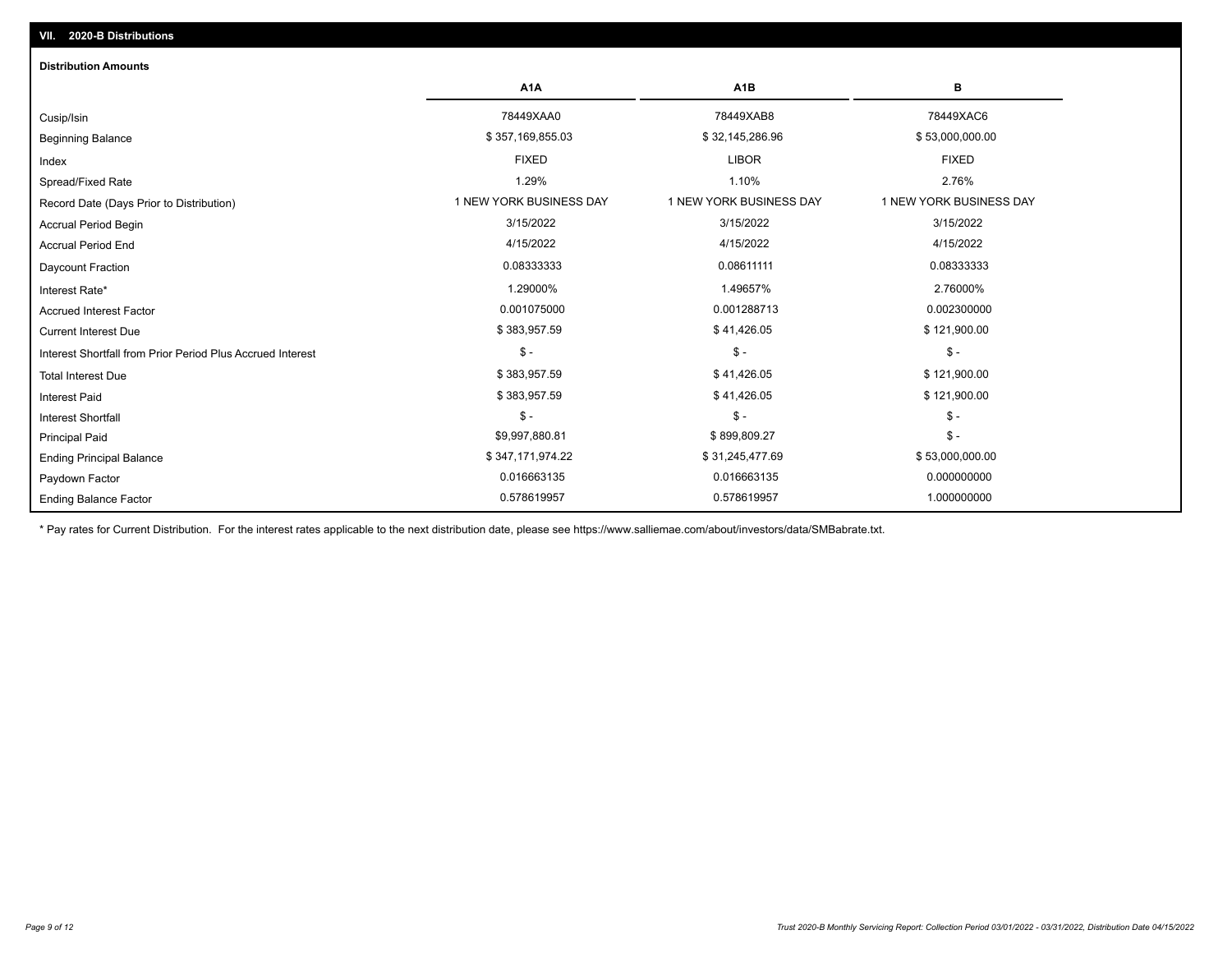## **Since Issued Total CPR**

$$
\text{total cPR} = 1 - \left(\frac{APB}{PPB}\right)^{\left(\frac{12}{MSC}\right)}
$$

APB = Actual period-end Pool Balance PPB = Projected period-end Pool Balance assuming no prepayments and no defaults Pool Balance = Sum(Principal Balance + Interest Accrued to Capitalize Balance) MSC = Months Since Cut-Off

I J Ι

### **Since-Issued Total Constant Prepayment Rate (CPR)**

Since-Issued Total CPR measures prepayments, both voluntary and involuntary, for a trust student loan pool over the life of a transaction. For each trust distribution, the actual month-end pool balance is compared against a month-end pool balance originally projected at issuance assuming no prepayments and defaults. For purposes of Since- Issued Total CPR calculations, projected period end pool balance assumes in-school status loans have up to a six month grace period before moving to repayment, grace status loans remain in grace status until their status end date and then to move to full principal and interest repayment, loans subject to interim interest or fixed payments during their in-school and grace period continue paying interim interest or fixed payments until full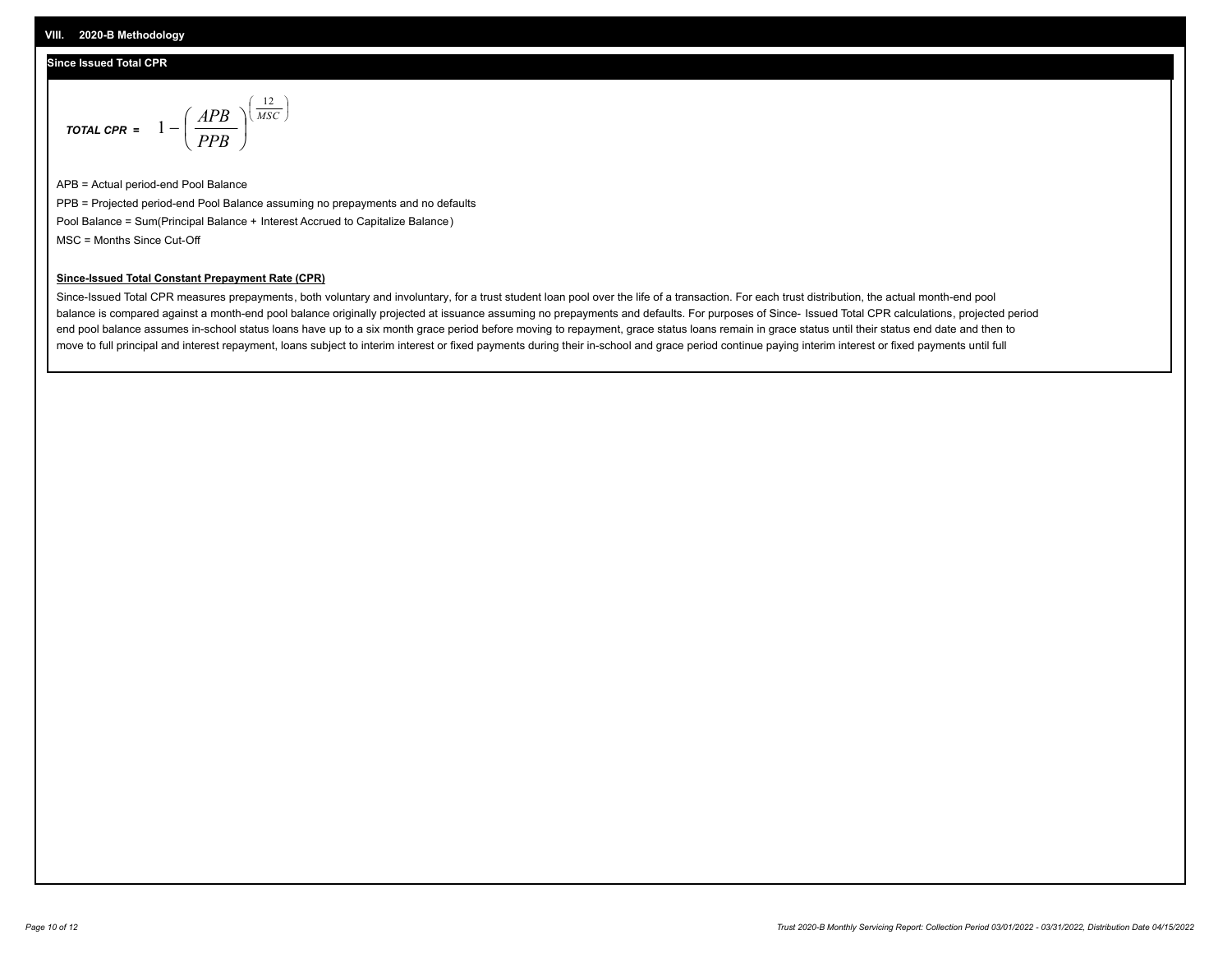## **EU RISK RETENTION**

As of the date of this report, Sallie Mae Bank confirms that (i) it retains, through its ownership of the Depositor (its wholly-owned subsidiary), a material net economic interest of not less than 5% of the aggregate principal balance of the Trust Student Loans in accordance with the EU Retention Rules ; (ii) the retained interest is held via ownership of the R Certificate; and (iii) the retained interest is not subject to any credit risk mitigation, any short position or any other credit risk hedge and has not been sold except as permitted by the EU Retention Rules.